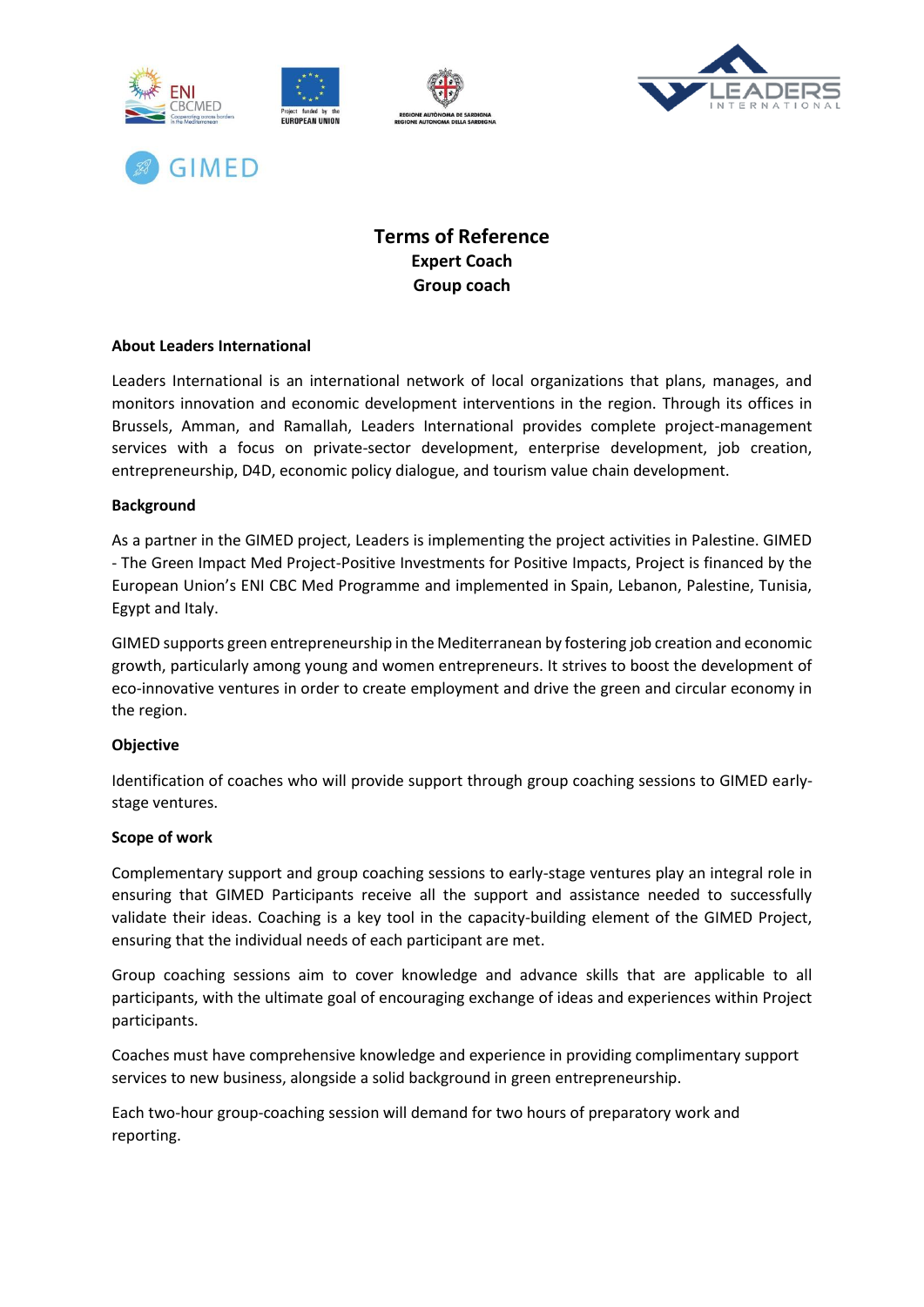





# **Responsibilities**

- 1. Delivery of four 2-hour group-coaching sessions to five groups, covering knowledge and skills applicable to all participants to enable mutual learning and cooperation;
- 2. Assistance of the project participants in developing their Green Business Plans or Green Business Model;
- 3. Provision of assistance and business advice to participants;
- 4. Identification of topics, skills, and topics that are of highly relevant and applicable to different groups;
- 5. Covering relevant topics that include, but are not limited to, the following;
	- Green business planning
	- Access to investment opportunities
	- Access to markets
	- Access to Finance
	- Idea-pitching
	- Eco-design
- 6. Tracking the online and offline progress of participants;
- 7. Participation in meetings with the Project Team;
- 8. Evaluation of participants;
- 9. Weekly update of project documents.

## **Outputs**

- 1. Agenda.
- 2. Delivery of 20 2-hour group coaching sessions.
- 3. 20 Video recordings of the online training sessions.
- 4. Screenshots of the online training sessions.
- 5. 20 Attendance sheets.
- 6. 20 Meeting minutes.
- 7. Monthly narrative and financial reports.
- 8. End of coaching report.

## **Prerequisites**

- 1. Comprehensive knowledge of the goals and objectives of the GIMED Project
- 2. Priority goes to individuals with Certifications in Green Training
- 3. Background and experience in green entrepreneurship and agriculture

**Timeframe:** September 2021 – December 2021, or any other needed period

Coaching might take place on weekends or after office hours.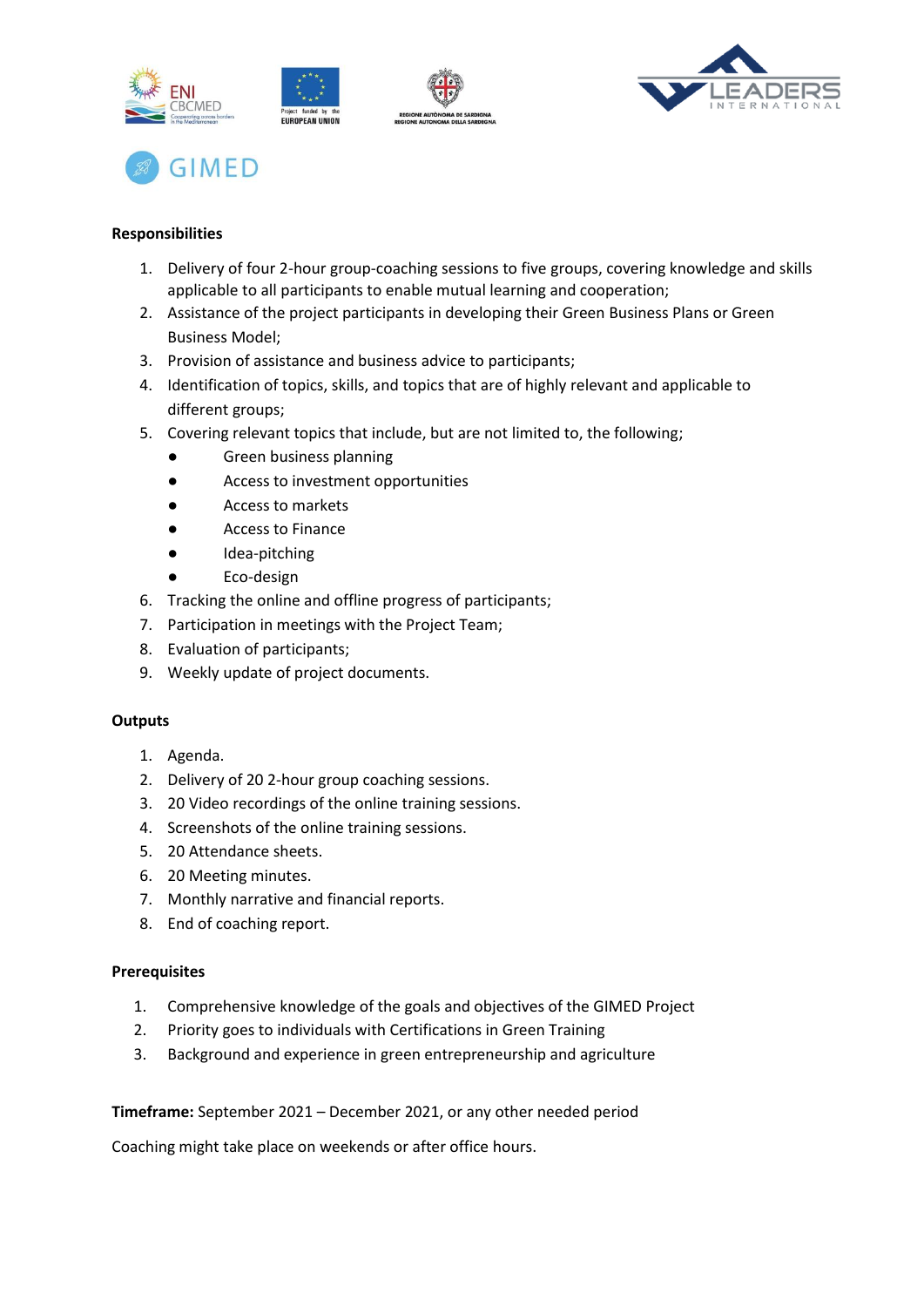





To apply for this opportunity, please send your CV along with the financial offer to procurement@leadersinternational.org, no later than 07/10/2021.